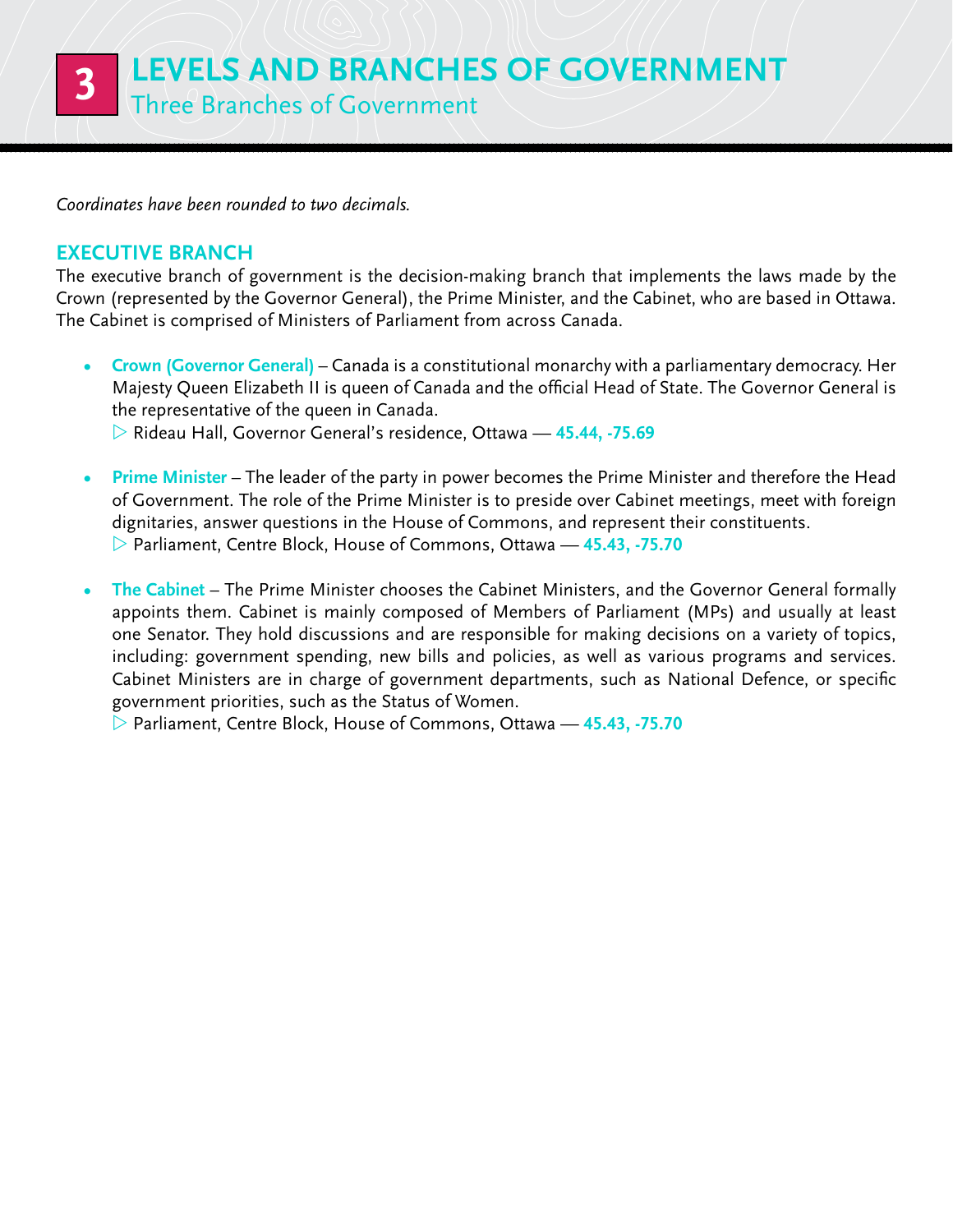*Coordinates have been rounded to two decimals.* 

## **Legislative Branch**

The legislative branch of government is the law-making branch, made up of the appointed Senate and the elected House of Commons, which are both located in Ottawa. The senators and Members of Parliament (MPs) are from across Canada.

- **House of Commons** The House of Commons is the lower house of parliament, composed of elected MPs. The House of Commons is where new legislation is introduced and MPs debate policy, discuss national issues, and vote on bills. MPs are also responsible for holding the government accountable and representing the interests and needs of their constituents. Z Parliament, Centre Block, Ottawa — **45.43, -75.70**
- **Senate** The Senate is composed of senators, who are appointed by the Governor General on the recommendation of the Prime Minister. They represent the upper house of parliament and are responsible for amending, passing or rejecting bills passed by the House of Commons. They can also introduce their own bills and study major legal and political issues in committees.
	- Z Parliament, Centre Block, Ottawa **45.43, -75.70**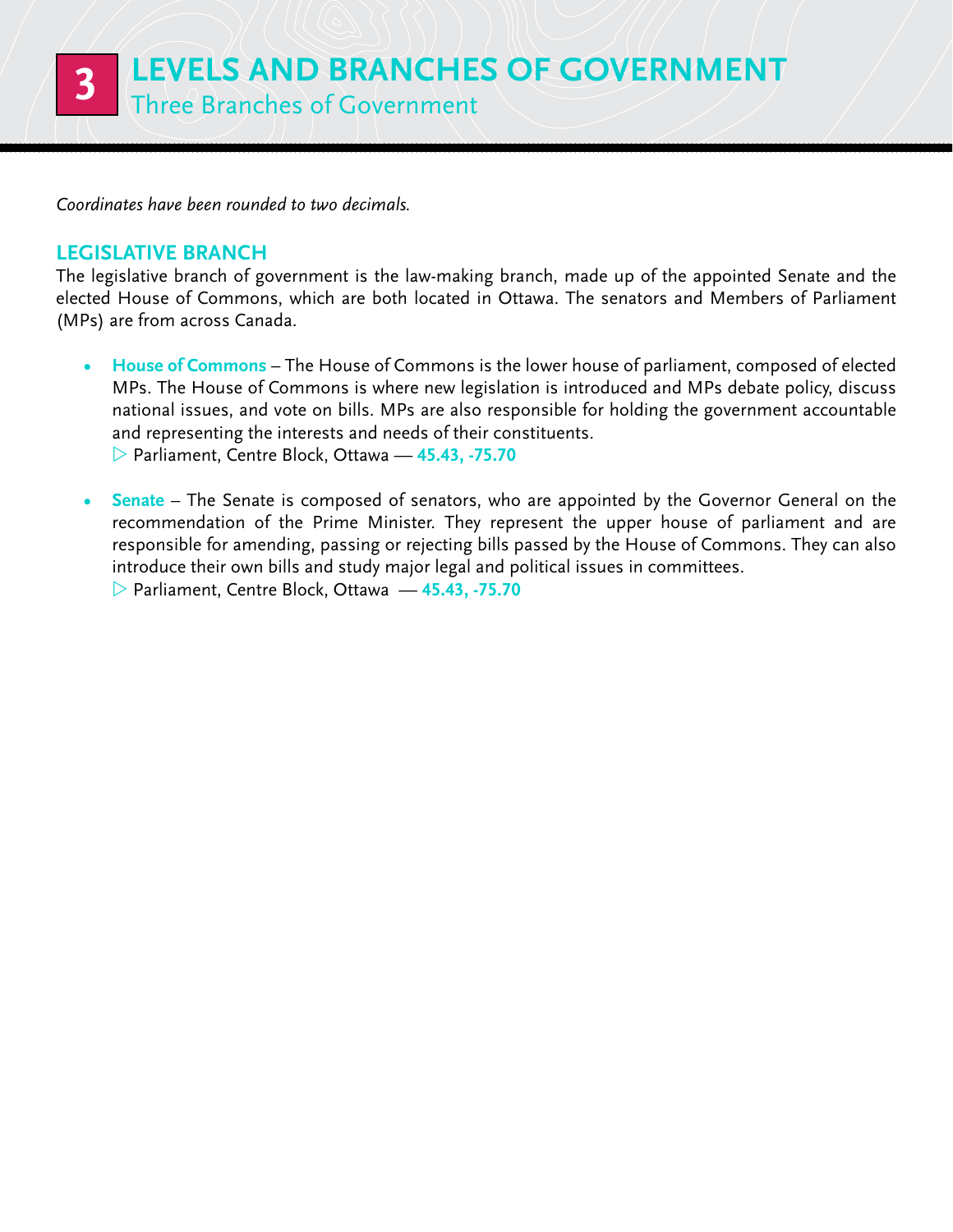*Coordinates have been rounded to two decimals.* 

## **Judicial Branch**

The judiciary branch of government is the application of the law branch. It resolves disputes between citizens, or between citizens and their governments, or between different levels of governments. The judicial branch is represented by the courts, at the federal, provincial and territorial levels.

- **Supreme Court of Canada** The Supreme Court of Canada is the highest court in the land. It handles appeals from all other courts in Canada and has jurisdiction over disputes in all areas of the law. Judges are appointed by the federal government. The Supreme Court of Canada only hears cases that are of public importance and have national significance. Z Ottawa — **45.42, -75.71**
- **Federal Court of Appeal** The Federal Court of Appeal hears appeals from the Federal Court, the Tax Court of Canada, and judicial reviews of certain federal tribunals. The court deals with matters that fall under federal jurisdiction.

Z Ottawa — **45.42, -75.70**

- **Federal Court** The Federal Court is Canada's national trial court. It hears legal disputes that are in the federal domain, including claims against the Government of Canada, civil suits under federal jurisdiction, and challenges to the decisions of federal tribunals. Geographically, the Court may sit anywhere in Canada and has registry offices located in all major Canadian cities. Z Ottawa — **45.42, -75.70**
- **Federal Tax Court of Canada** The Tax Court of Canada deals with cases and appeals under federal tax and revenue legislation. They are independent from the Canada Revenue Agency and hear disputes between the federal government and taxpayers. Z Ottawa — **45.42, -75.70**
- **Provincial and territorial superior courts** Each province and territory has a court that has "inherent" jurisdiction." This means they can hear cases in any area except when a statute or rule limits that authority. The superior courts handle the most serious criminal and civil cases, including divorce cases and cases that involve large amounts of money. Judges are appointed by the federal government.
	- **•**  Supreme Court of British Columbia
	- Z In Victoria: **48.42, -123.36 •**  Court of Queen's Bench of Alberta
	- Z In Edmonton: **53.55, -113.49**
	- **•**  Court of Queen's Bench of Saskatchewan  $>$  In Regina: **50.45, -104.62**
	- **•**  Court of Queen's Bench of Manitoba **▷ In Winnipeg: 49.89, -97.14**
	- **•**  Superior Court of Justice of Ontario Z In Toronto: **43.65, -79.38**